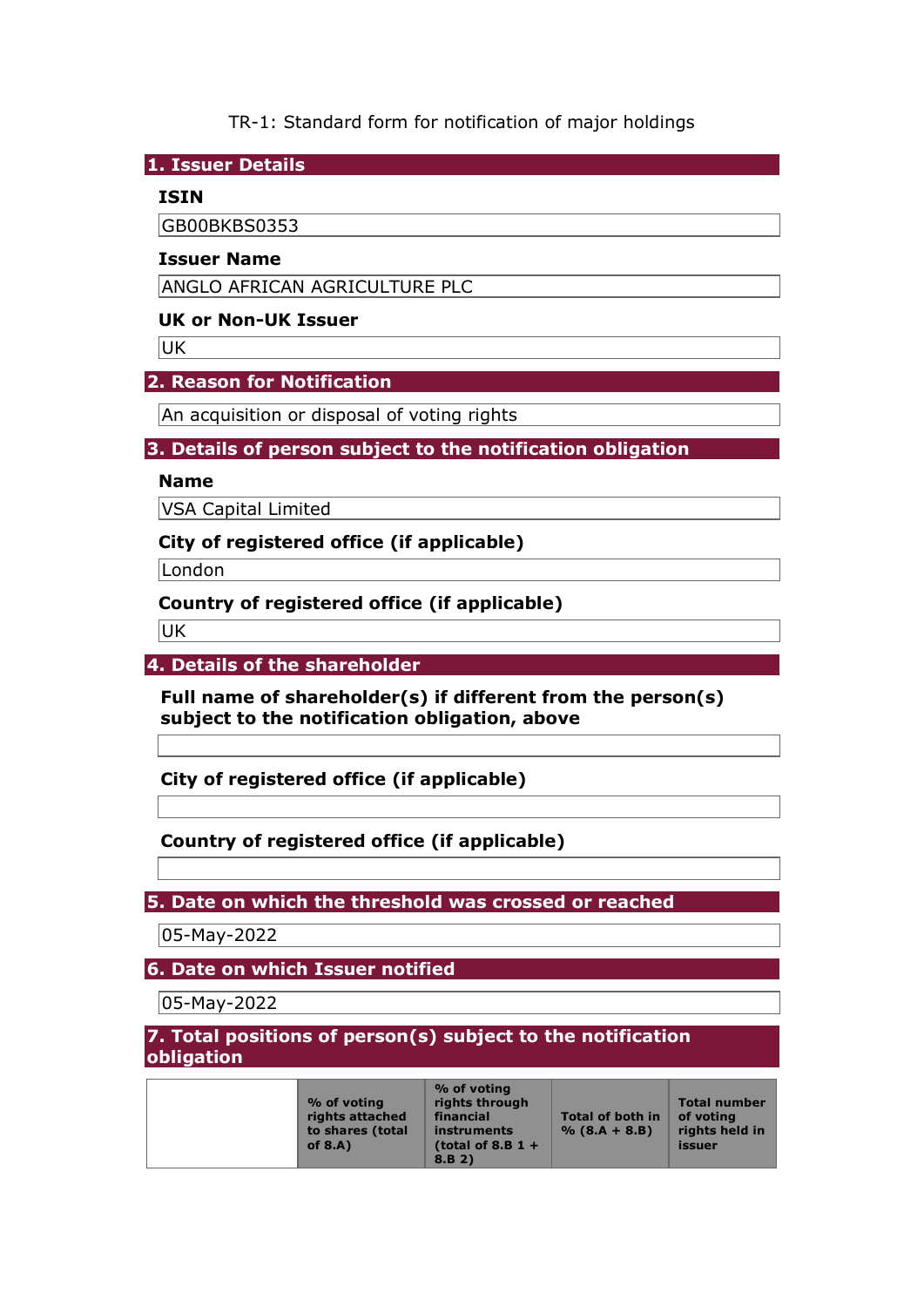| Resulting<br>situation on<br>the date on<br>which<br>threshold was<br>crossed or<br>reached | 15.300000 | 0.000000 | 15.300000 | 3945860 |
|---------------------------------------------------------------------------------------------|-----------|----------|-----------|---------|
| Position of<br>previous<br>notification (if<br>applicable)                                  |           |          |           |         |

### **8. Notified details of the resulting situation on the date on which the threshold was crossed or reached**

#### **8A. Voting rights attached to shares**

| <b>Class/Type of</b><br>shares ISIN<br>code(if possible) | Number of direct<br>voting rights<br>(DTR5.1) | Number of<br>indirect voting<br>rights (DTR5.2.1) | % of direct voting<br>rights (DTR5.1) | $\%$ of indirect<br>voting rights<br>(DTR5.2.1) |
|----------------------------------------------------------|-----------------------------------------------|---------------------------------------------------|---------------------------------------|-------------------------------------------------|
| GB00BKBS0353                                             | 3945860                                       |                                                   | 15,300000                             |                                                 |
| Sub Total 8.A                                            | 3945860                                       |                                                   | 15,300000%                            |                                                 |

#### **8B1. Financial Instruments according to (DTR5.3.1R.(1) (a))**

| <b>Type of financial</b><br>instrument | date | <b>period</b> | Number of voting rights that<br><b>Expiration</b> Exercise/conversion $\vert$ may be acquired if the<br>instrument is<br>exercised/converted | $\%$ of<br>votina<br>rights |
|----------------------------------------|------|---------------|----------------------------------------------------------------------------------------------------------------------------------------------|-----------------------------|
| Sub Total 8.B1                         |      |               |                                                                                                                                              |                             |

#### **8B2. Financial Instruments with similar economic effect according to (DTR5.3.1R.(1) (b))**

| <b>Type of</b><br>financial<br>instrument | <b>Expiration</b><br>date | $\mathsf{Exercise}/\mathsf{conversion}$<br><b>period</b> | <b>Physical or cash</b><br>settlement | Number of<br>voting rights | $\%$ of<br>voting<br>riahts |
|-------------------------------------------|---------------------------|----------------------------------------------------------|---------------------------------------|----------------------------|-----------------------------|
| Sub Total 8.B2                            |                           |                                                          |                                       |                            |                             |

#### **9. Information in relation to the person subject to the notification obligation**

1. Person subject to the notification obligation is not controlled by any natural person or legal entity and does not control any other undertaking(s) holding directly or indirectly an interest in the (underlying) issuer.

| <b>Ultimate</b><br>controlling person undertaking | Name of<br>controlled | $\%$ of voting<br>rights if it equals through financial<br>the notifiable<br>threshold | % of voting rights<br>or is higher than instruments if it equals<br>or is higher than the<br>notifiable threshold | <b>Total of both if it</b><br>equals or is<br>higher than the<br>notifiable<br>threshold |
|---------------------------------------------------|-----------------------|----------------------------------------------------------------------------------------|-------------------------------------------------------------------------------------------------------------------|------------------------------------------------------------------------------------------|
|                                                   |                       |                                                                                        |                                                                                                                   |                                                                                          |

# **10. In case of proxy voting**

**Name of the proxy holder**